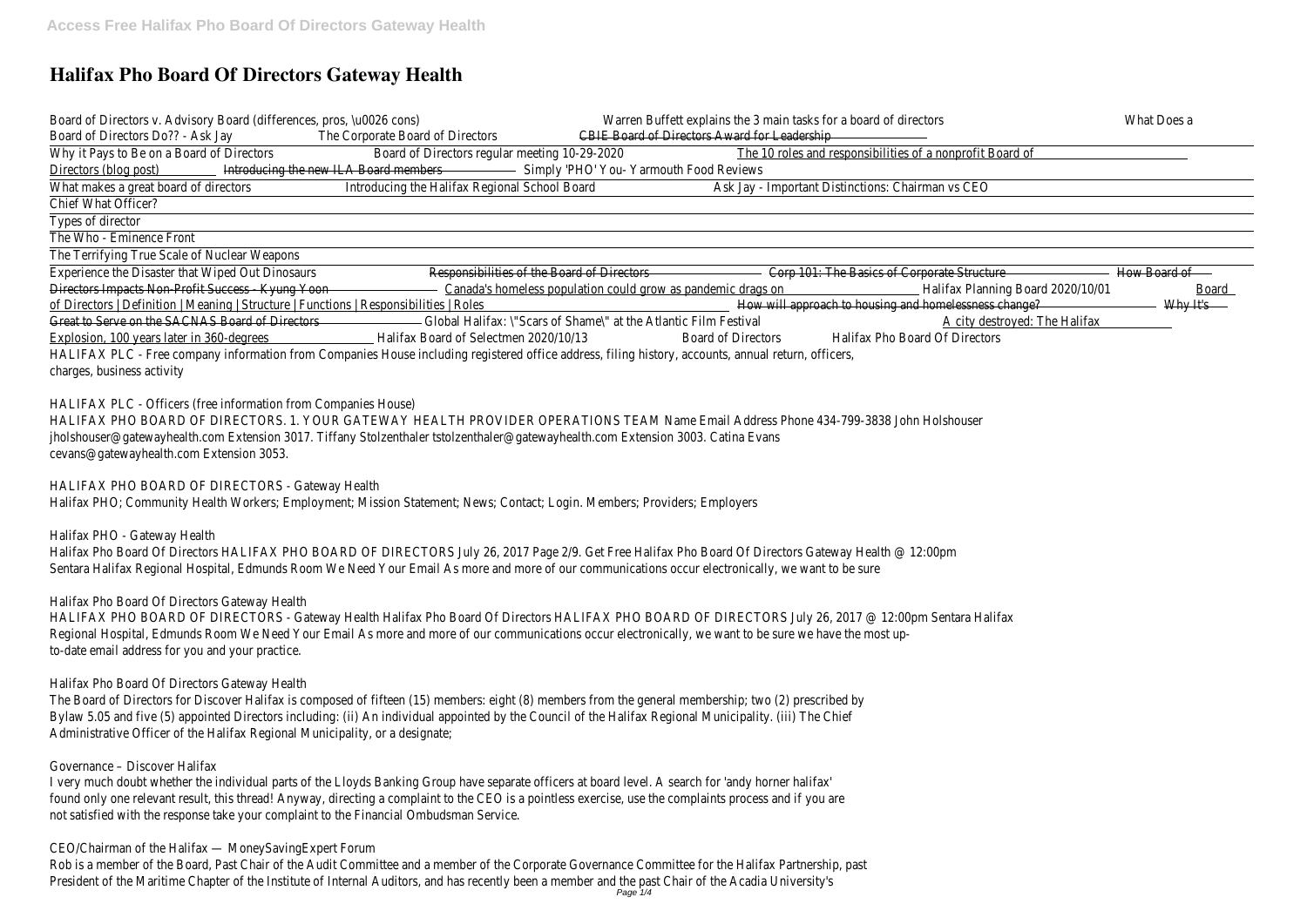Manning School Advisory Board.

Halifax Partnership | Board of Directors

Halifax International Airport Authority is governed by a Board consisting of a maximum of 14 directors nominated by the Government o Province of Nova Scotia (1), Halifax Regional Municipality (4), Halifax Chamber of Commerce (3), and the Airport Authority Board of Dire Stephen Dempsey, Chair Mr. Doug Bastow

The Group is led by a Board comprising a Chairman, independent Non-Executive Directors and Executive Directors. The Board is collectiv for the long-term success of the Company. The Board's role is to provide entrepreneurial leadership of the Company within a framewor effective controls.

Board of Directors - Halifax Stanfield International Airport

Pursuant to the Charter of By-Laws, the minimum number of directors is 12 and the maximum is 15. There is a maximum of 10 Directors Halifax Board elected by the membership at the Annual General Meeting (AGM), which is held in the Spring of each year. The additional the Board are prescribed by the Bylaws.

Board of Directors. PHO is accountable to the Minister of Health through the Chair of the Board of Directors. PHO operates organizational separate entity from the government but is a part of government within a broader accountability framework set in government agreem procedures. The Board is responsible for strategic planning and oversight of PHO.

Directors - Lloyds Banking Group plc

Pho serves traditional Vietnamese food in an informal, fast casual environment, specialising in Veitnam's national dish, pho, a tasty and nutrition of the nutrition of the nutrition of the nutrition of the nutrition of the soup. The menu also features other authentically prepared Vietnamese dishes, coffees, beers and fruit juices. The first Pho location ope Street, Clerkenwell, London in June 2005.

Become a Board Director – Discover Halifax

Halifax Pho Board Of Directors Gateway Health Author: ufrj2.consudata.com.br-2020-10-27T00:00:00+00:01 Subject: Halifax Pho Board Health Keywords: halifax, pho, board, of, directors, gateway, health Created Date: 10/27/2020 10:59:38 AM

Gavin MacDonald. Cox and Palmer. Chair of the Board. Mark Sidebottom. Nova Scotia Power Inc. Vice-Chair of the Board. Margaret Chap Research. Immediate Past Chair of the Board.

Board of Directors | Public Health Ontario

The roles of the Chair and the Board and its governance arrangements, including the schedule of matters specifically reserved to the B are reviewed annually. Executive Directors. Manuel Pardavila-Gonzalez John O'Dwyer Scott Guild . Non-Executive Directors . Perry Thoma

Board of Directors | iWeb Share Dealing

Pho, the independent restaurant group, receives commitment ...

Halifax Pho Board Of Directors Gateway Health

Board of Directors - Halifax Chamber of Commerce

The H&R MFRC is a provincially registered charity, governed by a Board of Directors made up of dedicated volunteers who execute the Values of the organization. Board membership is comprised of 51% family members of serving CAF members; governed by families for fa

Board of Directors: H&R MFRC - Halifax & Region Military ...

Halifax Pho Board Of Directors Gateway Health Halifax Stanfield International Airport Hector Jacques was first appointed to the Halifax Board of Directors in 2012 by the Halifax Regional Municipality. He was re-appointed in 2015 and again in May 2018 for a term of thr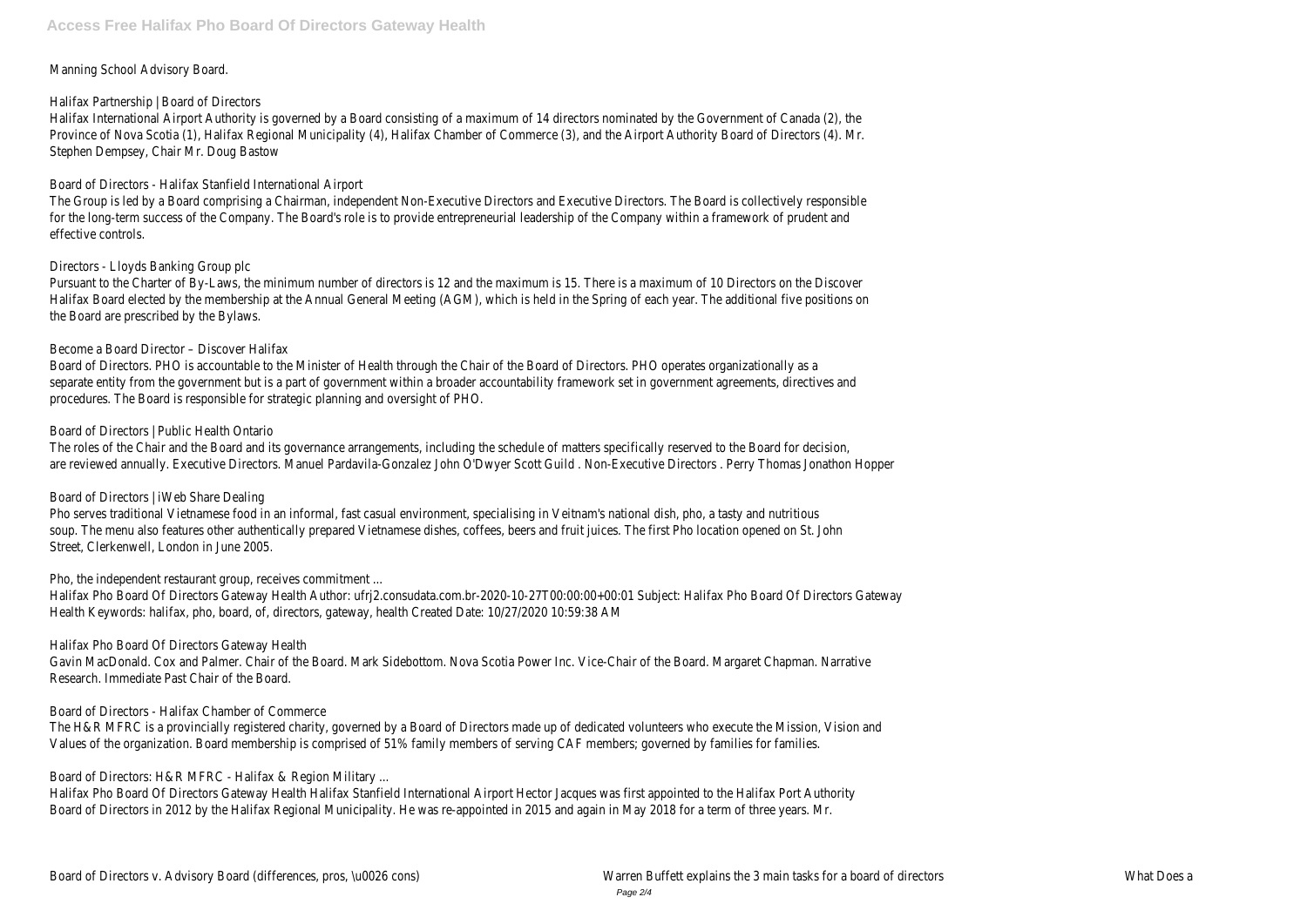Board of Directors Do?? - Ask bay Corporate Board of Dire CENE s Board of Directors Award for Leadership Why it Pays to Be on a Board of DBeatdref Directors regular meeting 10-29e2002 Coles and responsibilities of a nonprofit Board of Directors (blog post troducing the new ILA Board members HO' You- Yarmouth Food Reviews

What makes a great board of dirlectods cing the Halifax Regional School Bostarday - Important Distinctions: Chairman vs CEO Chief What Officer?

Types of director

The Who - Eminence Front

The Terrifying True Scale of Nuclear Weapons

Experience the Disaster that Wiped Out Responsibilities of the Board of Directors 101: The Basics of Corporate Structure and of Directors Impacts Non-Profit Success - Ky@ama\dada homeless population could grow as pandeminalidiax planning Board 2020/B@and1 of Directors | Definition | Meaning | Structure | Functions | Responsibilities whale sapproach to housing and homelessness he kange? Great to Serve on the SACNAS Board of Directors Global Halifax: \"Scars of Shame\" at the Atlantic Film Festival destroyed: The Halifax Explosion, 100 years later in 360-ded began Board of Selectmen 2020 Gad and Directors Halifax Pho Board Of Directors HALIFAX PLC - Free company information from Companies House including registered office address, filing history, accounts, annual return, annual return, annual return, annual return, organism, organism, organism, organism, charges, business activity

HALIFAX PHO BOARD OF DIRECTORS. 1. YOUR GATEWAY HEALTH PROVIDER OPERATIONS TEAM Name Email Address Phone 434-799-3838 jholshouser@gatewayhealth.com Extension 3017. Tiffany Stolzenthaler tstolzenthaler@gatewayhealth.com Extension 3003. Catina Evans cevans@gatewayhealth.com Extension 3053.

HALIFAX PHO BOARD OF DIRECTORS - Gateway Health Halifax Pho Board Of Directors HALIFAX PHO BOARD OF DIRECTORS July 26, 201 Regional Hospital, Edmunds Room We Need Your Email As more and more of our communications occur electronically, we want to be su to-date email address for you and your practice.

HALIFAX PLC - Officers (free information from Companies House)

The Board of Directors for Discover Halifax is composed of fifteen (15) members: eight (8) members from the general membership; two Bylaw 5.05 and five (5) appointed Directors including: (ii) An individual appointed by the Council of the Halifax Regional Municipality. (iii) Administrative Officer of the Halifax Regional Municipality, or a designate;

I very much doubt whether the individual parts of the Lloyds Banking Group have separate officers at board level. A search for 'andy horner halfax' halfaxt halfaxt halfaxt halfaxt halfaxt halfaxt halfaxt halfaxt halfaxt ha found only one relevant result, this thread! Anyway, directing a complaint to the CEO is a pointless exercise, use the complaints proces not satisfied with the response take your complaint to the Financial Ombudsman Service.

HALIFAX PHO BOARD OF DIRECTORS - Gateway Health Halifax PHO; Community Health Workers; Employment; Mission Statement; News; Contact; Login. Members; Providers; Employers

Rob is a member of the Board, Past Chair of the Audit Committee and a member of the Corporate Governance Committee for the Halif President of the Maritime Chapter of the Institute of Internal Auditors, and has recently been a member and the past Chair of the Aca Manning School Advisory Board.

Halifax Partnership | Board of Directors Halifax International Airport Authority is governed by a Board consisting of a maximum of 14 directors nominated by the Government o

Halifax PHO - Gateway Health

Halifax Pho Board Of Directors HALIFAX PHO BOARD OF DIRECTORS July 26, 2017 Page 2/9. Get Free Halifax Pho Board Of Directors G Sentara Halifax Regional Hospital, Edmunds Room We Need Your Email As more and more of our communications occur electronically, we

Halifax Pho Board Of Directors Gateway Health

Halifax Pho Board Of Directors Gateway Health

## Governance – Discover Halifax

CEO/Chairman of the Halifax — MoneySavingExpert Forum